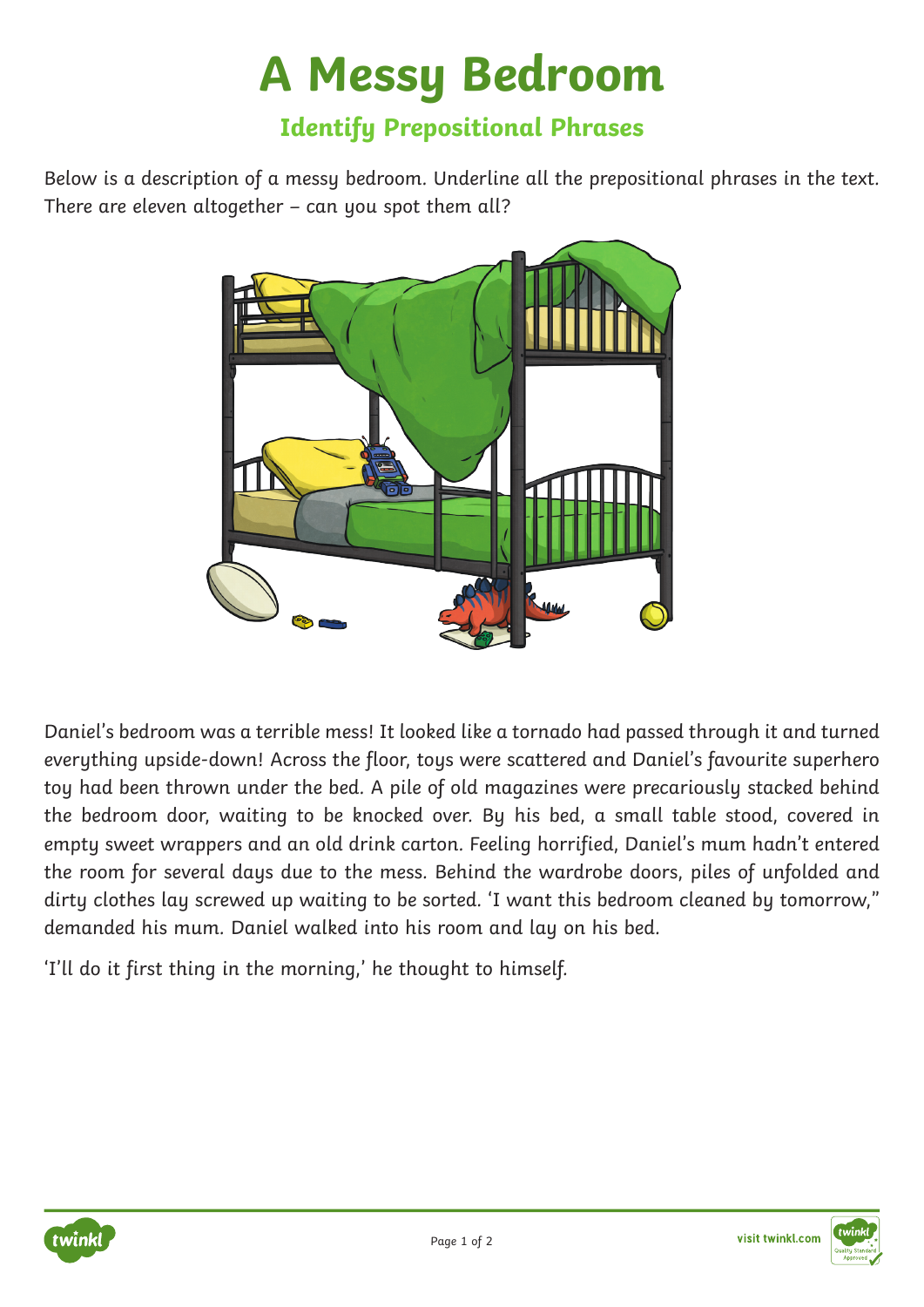## **A Messy Bedroom**

Now it's your turn. In the box below, draw or glue a picture of your bedroom. Then write a description of your bedroom which includes prepositional phrases. Underline or highlight each prepositional phrase as you write. **Tip**: Use the prepositions in the box to help you write your phrases.

| on      |
|---------|
| in      |
| beside  |
| behind  |
| between |
| across  |
| through |
| next to |
| below   |
| under   |
| by      |
| near to |



visit twinkl.com